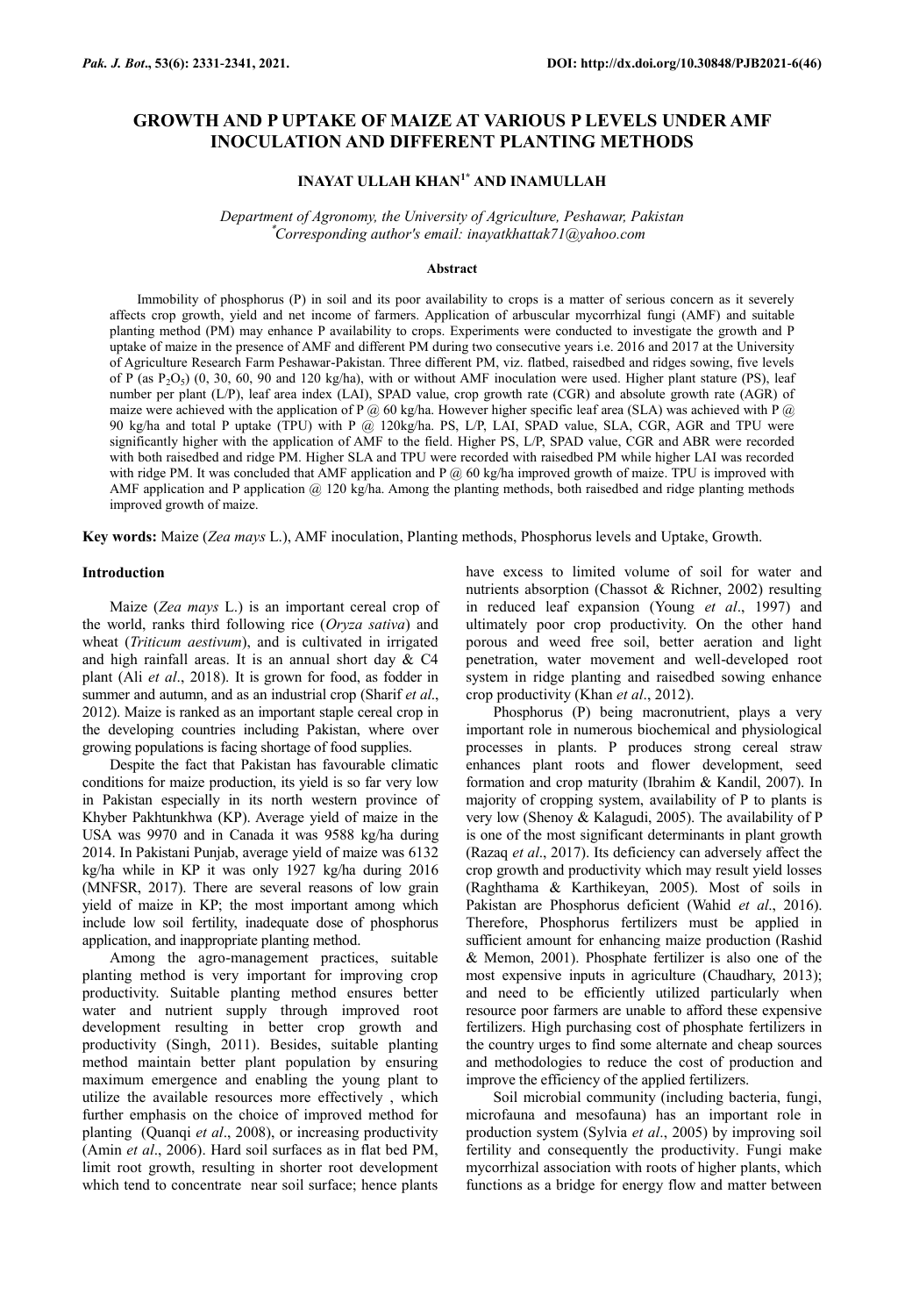plants and soil (Siddiqui & Pichtel, 2008). Arbuscular Mocorrhizal Fungi (AMF) increase the effectiveness of absorbing capability of host roots as much as ten times. P being an immobile nutrient in soil,cannot diffuse easily , hence roots are deprived of this important element in their rhizosphere. Plants and AMF symbiosis results in an increase in plant growth is mainly due to efficient uptake of P mineral by AMF hyphae (Harley & Smith, 1983). AMF hyphae extend into the soil, penetrate into deeper nutrient zone and increase the uptake efficiency of host plants, roots for immobile nutrients elements like P, Zn, Cu, S, Fe, Ca, Mg and Mn (Abdul-Malik, 2000). AMF inoculated plants have been proved to be more resistance to abiotic and biotic stresses, thus giving AMF an ecofriendly and a bio-fertilizing status. AMF make important natural component of the soil system (Kowalska *et al*., 2015). The use of synthetic fertilizer can be considerably decreased by inoculating plants, thus ensuring optimum uptake of essential minerals by plant roots from the soil, resulting in even higher plant yield (Abbot and Robson, 1991). In olericulture and floriculture, the use of AMF is widespread but on large scale in agronomic, it is still not use in sufficient amount.

Keeping in mind the poor uptake and availability of P in soil for plants, the present study was undertaken to evaluate the combined effect of AMF inoculation, P level and planting method on growth and P uptake of maize for sustainable high crop production.

#### **Materials and Methods**

**Experimental location:** Experiments were performed at the Research Farm of Agronomy department of The University of Agriculture Peshawar-Pakistan (34°1'24" N and  $71^{\circ}28'18''$  E, 359 meters above sea level) during the year 2016 and 2017, with semi-arid subtropical climatic conditions with mean annual rainfall of *ca*. 450 mm. Data of the actual total monthly rainfall, relative humidity and minimum/maximum temperature of the experimental months from June to October during 2016 and 2017 are summarized in Figs. 1 & 2. However, irrigation was done when required. The farm had well drained silt loamy soil. Its physical and chemical characteristics (0-30 cm depth), in the years 2016 and 2017were determined before sowing (Table 1).

| Table 1. Physical and chemical characteristics of soil                                                                    |
|---------------------------------------------------------------------------------------------------------------------------|
| (0cm-30cm depth) of the experimental field before                                                                         |
| $\frac{1}{2}$ and $\frac{1}{2}$ and $\frac{1}{2}$ and $\frac{1}{2}$ and $\frac{1}{2}$ and $\frac{1}{2}$ and $\frac{1}{2}$ |

| sowing during the years 2016 and 2017. |                       |           |           |  |  |
|----------------------------------------|-----------------------|-----------|-----------|--|--|
| <b>Properties</b>                      | Unit                  | 2016      | 2017      |  |  |
| Soil texture                           |                       | Silt loam | Silt loam |  |  |
| Clay particles                         | $\frac{0}{0}$         | 9.2       | 9.3       |  |  |
| Silt particles                         | $\frac{0}{0}$         | 58        | 58.7      |  |  |
| Sand particles                         | $\frac{0}{0}$         | 32.8      | 32        |  |  |
| Soil pH                                |                       | 7.80      | 7.80      |  |  |
| Electrical conductivity                | $d$ S m <sup>-1</sup> | 1.18      | 1.17      |  |  |
| Organic matter                         | $\frac{0}{0}$         | 0.45      | 0.52      |  |  |
| Total nitrogen                         | $\frac{0}{0}$         | 0.06      | 0.07      |  |  |
| Phosphorus                             | $mg \, kg^{-1}$       | 2.8       | 3.5       |  |  |
| Potassium                              | $mg \, kg^{-1}$       | 119.4     | 120.3     |  |  |
| Mineral nitrogen                       | $mg \, kg^{-1}$       | 35.2      | 36.5      |  |  |
|                                        |                       |           |           |  |  |

**Experimental design:** Each experiment consisting of three factors i.e. planting methods (PM), phosphorus (P) levels and arbuscular mycorrhizal fungi (AMF) application, was performed in RCB design (randomized complete block design) with split plot arrangement, four replications in each treatment. Main plots received PM and AMF treatments while subplots received various P levels. The plot size was 4.5 m  $\times$  3.5 m, with 6 rows 3.5 meter long. Row-row and plant to plant distance was kept 75 and 20 cm, for maize using open pollinated cultivar "Azam", respectively. The experimental field was continuously irrigated approximately for three weeks prior to planting for weeds, emergence and ploughed afterwards with cultivator and Rotavator. Seeds were sown on July 02 during 2016 and July 04 during 2017. PM included i. flatbed method, ii. raised bed method, and iii. Ridge planting method; AMF included i. AMF applied, and ii. AMF not-applied; and (c) P levels included 0, 30, 60, 90 and 120 kg Phophorus/ha. AMF and P levels were applied before planting. Ridges and raised beds were made manually using spade in plots where sowing was carried out on ridges or on raised beds, respectively. Nitrogen and potassium were applied at the recommended rate of 120 and 60 kg/ha respectively. Nitrogen was applied in split dose; half at planting and the remaining half with  $2<sup>nd</sup>$  irrigation when plants were at V3 to V4 stage. All potassium was applied at the time of planting. Weeding was done manually four to five days after the  $2<sup>nd</sup>$ irrigation. Controlled flood irrigation was applied as and when required so that ridges and raised beds were not submerged in irrigation water.

**Soil analysis:** Before start of the experiment, soil samples were taken at five positions chosen at random in each subplot from 0-30 cm (depth) and analyzed for soil physical and chemical characteristics i.e. pH, EC, organic carbon and soil total nitrogen (N). Mineral nitrogen, extractable P and K were determined in composite samples. N, P and K minerals were determined in fresh soil samples. Whereas the remaining parts of the samples were dried at room temperature and grinded before using for soil total N, organic matter, pH and EC. For Soil textural classes' determination, the composite sample was sieved with a 2 mm sieve to remove any derbies of plants, pebbles or other unnecessary materials. The clay, sand and silt percentage of the soil sample was calculated with the help of the USDA textural triangle. Soil results are shown in Table 1 along with physicochemical analysis.

**Data collection:** Among the data, plant stature (PS) was calculated by a measuring tape from the bottom to tassel tip of each plant at silking stage. For this purpose, 5 plants of various statures in each plot were randomly selected in central four rows and their statures were measured with measuring tape. Statures of all these plants were then averaged and reported as PS. Number of leaves was counted in each of the five plants selected for PS in each plot at silking stage. The number of leaves was averaged per plant in each plot. Leaf area index (LAI) was calculated by calculating leaf area (Amanullah *et al*., 2009) and then LAI determination by following the formula (Reddy, 2004).

 $LAI = Central two rows, plants leaf area  $\div$  Covered ground area$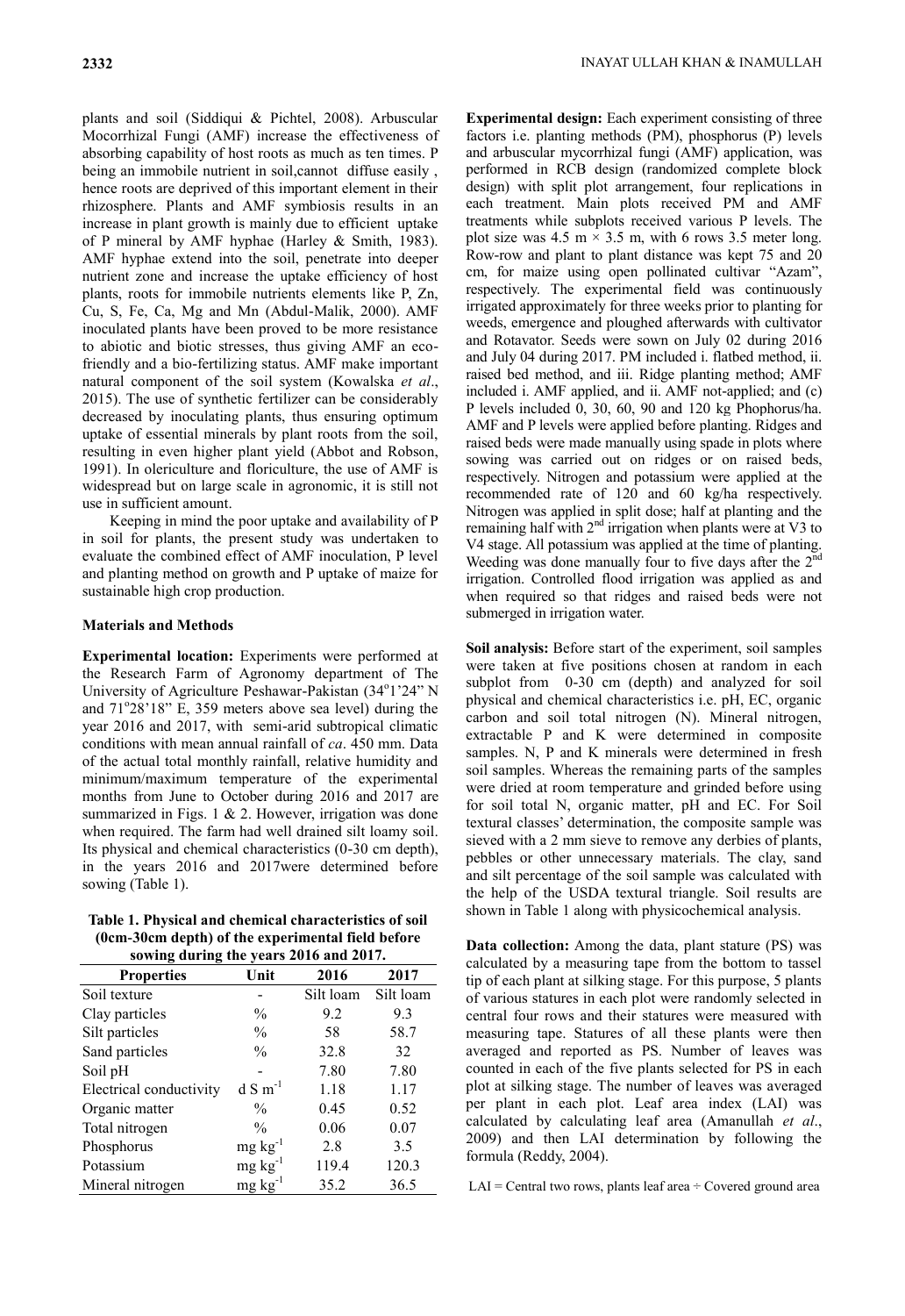Specific leaf area (SLA) is a measure of the change in leaf area (LA) per unit of leaf dry weight (LW). It shows change in leaf [thickness.](https://en.wiktionary.org/wiki/thickness) SLA declines as the crop increase in dry weight and leaf area remains relatively constant (Reddy, 2004).

SLA = 
$$
[(LA_1 \div LW_1) + (LA_2 \div LW_2)] \div 2
$$
 (Gardner *et al.*, 1985)

where:  $LA_1$  = Leaf area at tasseling  $LA_2$  = Leaf area at physiological maturity

Crop growth rate (CGR) is the increase in dry matter weight of a community of plants per unit area per unit time and calculated following formula (Gardner *et al*., 1985).

$$
CGR = (W_2 - W_1) \div (T_2 - T_1) \div GA,
$$

where:  $W_1$  = Initial weight, and  $W_2$  = Final weight, GA = Ground area,

 $T_1$  and  $T_2$  are the time internal (in days) at which data of  $W_1$  and  $W_2$  were collected respectively.

CGR was calculated tasselling and the stage of physiological maturity in the outer rows in each plot. Samples taken were oven dried for 48 hours and expressed in  $g \text{ m}^{-2}$  day<sup>-1</sup>. Absolute growth rate (AGR) is defined as an increase in dry matter of a plant per unit time, calculated by using the formula by Gardner *et al*., (1985):

$$
AGR = (W_2 - W_1) \div (T_2 - T_1)
$$

where:  $W_1$  = Initial weight and  $W_2$  = Final weight,  $T_1$  and  $T_2$  is the time internal (in days) at which data of  $W_1$  and W<sub>2</sub> were collected respectively.

AGR was calculated at tasseling stage and physiological maturity stage in the outer two rows in each subplot. The samples taken were oven dried for 48 hours and reported in g day<sup>-1</sup>. SPAD Values were calculated with SPAD meter (Model TYS-A) by taking readings on leaves in five randomly selected plants (bearing ears) in each plot, to estimate the chlorophyll contents of leaf. Mean values of these readings were reported as SPAD value of each plot. For total P uptake calculation, first grain P uptake and stover P uptake were calculated. Grain P uptake was determined as described in Bovill *et al*., (2013):

GPU= Grain P content (g /kg)  $\times$  grain yield (kg / ha)  $\div$  1000

Stover P uptake was determined as described in Bovill *et al*., (2013):

SPU= Sover P content (g /kg)  $\times$  Stover yield (kg /ha)  $\div$  1000

Total P uptake was calculated as follow:

$$
Total P uptake = GPU + SPU
$$

**Statistical analysis: ANOVA (**analysis of variance) was used for RCBD data analysis by sing statistical software Statix-8.1. Means were compared using LSD test at 0.05 levels of probability, when the F-values were significant using the same mentioned software.

### **Experimental Results**

Plant stature (PS): Data relating to plant stature of maize as influenced by planting methods (PM), Phosphorus levels (P) and arbuscularmycorrhizal fungi (AMF) are given in Table 2. Statistical analysis of the data showed that P levels, PM and AMF had significant effect on plant stature of maize. The application of P fertilizer at different levels significantly affected the plant stature of maize. Taller plants (183 cm) were recorded at 60 kg P ha<sup>-1</sup> which was not significantly dissimilar from stature of 181.2 and 181.4 cm obtained with 90 and 120  $kg$  P ha<sup>-1</sup> respectively. Minimum plant stature of 173.7 cm was obtained with 30 kg P ha<sup>-1</sup>. Planting methods also affected plant stature and higher plants of 181.3 and 180.7 cm were produced in plots sown with raisedbed or ridge planting methods. Plots sown with flatbed method produced plant stature of 176.2 cm. AMF application had a positive impact on the plant stature by producing taller maize plants (182.3cm) as compared to non-AMF applied plots (176.5cm).

The interaction of PM x P had significant effect on plant stature of maize (Fig. 3). The figure showed that plant stature of maize was higher when sown with raisedbed followed with ridge planting method. The lowest plant stature was obtained when maize was sown with flatbed method. However, with raised bed method, higher plant stature was obtained with 60 kg P ha<sup>-1</sup> with decreasing trend with raise in P level to  $120$  kg ha<sup>-1</sup>. With ridge planting method, plant stature was at par at 60, 90 and  $120 \text{ kg} \, \text{P}$  ha<sup>-1</sup>, however, with flatbed method; plant stature was same with 30 and 120 kg P ha<sup>-1</sup>.

**Leaves per plant (L/P):** Data regarding number of L/P of maize as influenced by PM, P levels and AMF are given in Table 2. Data Analysis revealed that P levels, PM and AMF had significantly affected L/P of maize. Plants produced higher number of leaves (13.8 to 13.9) with P  $(2)$  60, 90 or 120 kg ha<sup>-1</sup>. Smaller number of leaves of 11.6 L/P were produced in plots where P was not applied. PM also affected number of L/P and higher number of 13.6 and 13.7 L/P were produced in crop sown with raisedbed or ridge PM. Plots sown with flatbed method produced on the average 12.6 L/P. The application of AMF also influenced L/P and more number of L/P (13.5) were observed with AMF application compared to plots not supplied with AMF (13 leaves). The interaction of PM x P regarding number of L/P is shown in Fig. 4. It clearly depicted that the PM had strong effect on the number of L/P at various P levels. Generally crop sown with flatbed method produced less number of leaves while the crop sown either with raisedbed or ridge method produced higher number of leaves. At 120 kg P, L/P with flatbed method and raisedbed method were identical. The interaction P x AMF showed that the effect of P application at different rates in the presence of AMF had significant effect on L/P of maize (Fig. 5). Generally the plots applied with AMF produced higher number of L/P at all level of P except 30 and 60 kg  $\overline{P}$  ha<sup>-1</sup> where the number of L/P were similar in plots which were provided with AMF or not.

Leaf area index (LAI): Data regarding LAI of maize as influenced by PM, P levels and AMF are given in Table 2. Analysis of the data showed that P levels, PM and AMF had significantly influenced LAI of maize. Plants having higher LAI (3.62, 3.64 and 3.72) were produced when these were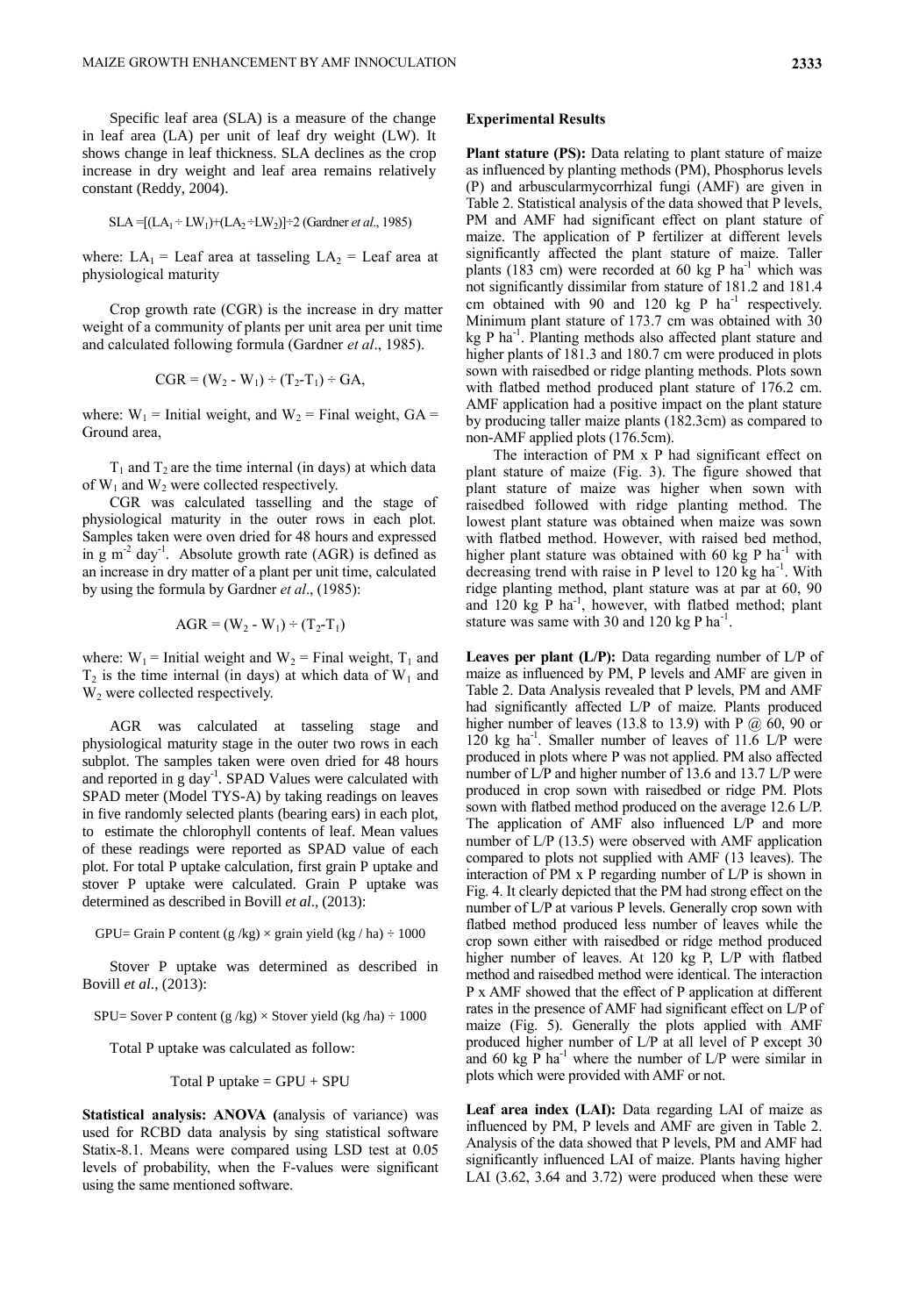given P  $@$  60, 90 or 120 kg ha<sup>-1</sup>, respectively. Smaller LAI of 3.35 was produced in plots where P was not applied. PM also affected LAI and higher LAI of 4.65 and 4.42 were produced in crop sown with ridge planting or raisedbed methods respectively. Plots sown with flatbed method produced LAI of 3.52. The application of AMF also influenced LAI and higher LAI (4.55) was observed with AMF inoculation as compared to plots not inoculated with AMF (3.84). The interaction of PM x P regarding LAI of maize is shown in Fig. 6. It clearly depicted that PM had strong effect on LAI at various P levels. Generally, crop sown with flatbed method produced lower LAI while the crop sown either with raisedbed or ridge method produced higher LAI than that sown with flatbed method. There was gradual increase in LAI of the crop sown with flatbed method with increase in P level. However, the crop sown with raisedbed or ridge method recorded a sharp increase in LAI when P level was raised to 60 kg/ha. LAI was at par at 60, 90, and 120 kg P ha-1 , sown with raisedbed or ridge method. The interaction P x AMF indicated that the effect of P application at different rates in the presence of AMF had significant effect on LAI of maize (Fig. 7). Generally the plots applied with AMF produced higher LAI at all level of P. However, at 60 kg P  $ha^{-1}$  and above, LAI of plots applied with AMF was much higher than the plots without AMF.

**Specific leaf area (SLA):** Data regarding SLA of maize as influenced by PM, P levels and AMF are given in Table 2. Statistical analysis of data revealed that PM, Phosphorus

levels and AMF had significantly effected SLA of maize. Plants having higher SLA (309.6 and 307.9 cm<sup>2</sup>  $g^{-1}$ ) were produced when these were given P  $(2)$  90 or 120 kg ha<sup>-1</sup>, respectively. Lower SLA of 243  $\text{cm}^2 \text{ g}^{-1}$  was produced in plots where P was not applied. PM also affected SLA and higher SLA of 298.8 cm<sup>2</sup>  $g^{-1}$  was produced in crop sown with raisedbed method. Plots sown with flatbed method produced SLA of 269.5  $\text{cm}^2$   $\text{g}^{-1}$ . The application of AMF produced higher SLA (299.9 cm<sup>2</sup> g<sup>-1</sup>) as compared to plots not supplied with AMF  $(273.6 \text{ cm}^2 \text{ g}^{-1})$ . The interaction of PM x P regarding SLA of maize is shown in Fig. 8. It showed that PM had significant effect on SLA at various P levels. Generally, crop sown with flatbed method produced lower SLA while the crop sown either with raisedbed or ridge method produced higher SLA than that sown with flatbed method. There was gradual increase in SLA of the crop sown with flatbed method with increase in P level till the level of 90 kg P ha<sup>-1</sup> beyond which the SLA stabilized. However, the crop sown with raisedbed or ridge method a sharp increase in SLA when P level was raised to 60 kg/ha. The SLA was at par with 60, 90, and 120 kg P ha<sup>-1</sup>, sown with raised bed or ridge method. The interaction P x AMF indicated that the effect of P application at different rates in the presence of AMF had significant effect on SLA of maize (Fig. 9). Generally the plots applied with AMF produced higher SLA at every P level. However, at 60 kg P  $ha^{-1}$ , the SLA of AMF applied plots stabilized and showed a declining trend while the plots where AMF was not applied, SLA showed an increasing trend with increase in P level.

**Table 2. Plant stature (PS), leaves per plant (L/P), leaf area index (LAI) and specific leaf area (SLA) of maize as influenced by planting methods (PM), phosphorus levels (P) and arbuscular mycorrhizal fungi (AMF)** 

| averaged over two years 2016 and 2017. |                           |                   |                        |                            |  |  |  |
|----------------------------------------|---------------------------|-------------------|------------------------|----------------------------|--|--|--|
| <b>Treatments</b>                      | $PS$ (cm)                 | L/P               | LAI                    | $SLA$ (cm <sup>2</sup> /g) |  |  |  |
|                                        | P levels ( $kg ha^{-1}$ ) |                   |                        |                            |  |  |  |
| $\mathbf{0}$                           | 173.7 c                   | 11.6c             | 3.35c                  | 243.0 d                    |  |  |  |
| 30                                     | 177.8 <sub>b</sub>        | 13.2 <sub>b</sub> | 3.63 <sub>b</sub>      | 271.6c                     |  |  |  |
| 60                                     | 183.0 a                   | 13.8 a            | 4.62a                  | 301.7b                     |  |  |  |
| 90                                     | 181.2 a                   | 13.9a             | 4.65a                  | 307.9 a                    |  |  |  |
| 120                                    | 181.4 a                   | 13.9a             | 4.72 a                 | 309.6 a                    |  |  |  |
| LSD(0.05)                              | 2.5                       | 0.3               | 0.16                   | 3.6                        |  |  |  |
|                                        | <b>Planting Methods</b>   |                   |                        |                            |  |  |  |
| Flathed method                         | 176.2 c                   | 12.6 <sub>b</sub> | 3.52c                  | 269.5 c                    |  |  |  |
| Raisedbed method                       | 181.3a                    | 13.6a             | 4.42 <sub>b</sub>      | 298.8 a                    |  |  |  |
| Ridge planting method                  | 180.7a                    | 13.7a             | 4.65a                  | 291.9 <sub>b</sub>         |  |  |  |
| LSD(0.05)                              | 2.1                       | 0.2               | 0.14                   | 3.3                        |  |  |  |
|                                        |                           |                   | <b>AMF</b> Application |                            |  |  |  |
| With AMF                               | 182.3 a                   | 13.5a             | 4.55a                  | 299.9 a                    |  |  |  |
| Without AMF                            | 176.5 b                   | 13.0 <sub>b</sub> | 3.84 <sub>b</sub>      | 273.6 <sub>b</sub>         |  |  |  |
| Probability level                      | $***$                     | $***$             | *                      | $***$                      |  |  |  |
|                                        | <b>Years</b>              |                   |                        |                            |  |  |  |
| 2016                                   | 178.9                     | 13.1 b            | 4.17                   | 285.8 b                    |  |  |  |
| 2017                                   | 180.0                     | 13.4 a            | 4.22                   | 287.8a                     |  |  |  |
| Probability level                      | Ns                        | $\ast$            | <b>Ns</b>              | $\ast$                     |  |  |  |
| <b>Interactions</b>                    | Significance              |                   |                        |                            |  |  |  |
| PM x AMF                               | N <sub>s</sub>            | N <sub>s</sub>    | N <sub>s</sub>         | N <sub>s</sub>             |  |  |  |
| PM x P                                 | $***$                     | $***$             | $***$                  | $***$                      |  |  |  |
| $AMF \times P$                         | $N_{\rm s}$               | $***$             | $***$                  | $***$                      |  |  |  |
| PM x AMF x P                           | $N_{\rm s}$               | $N_{\rm s}$       | $N_{\rm s}$            | $N_{\rm s}$                |  |  |  |

Means in the same category of rows or columns followed by at least one common letter(s) are not significantly different from each other at 5% level of probability

\*\* Means significant at 1%, \* means significant at 5% and Ns means Not-significant either at 1% or at 5% probability level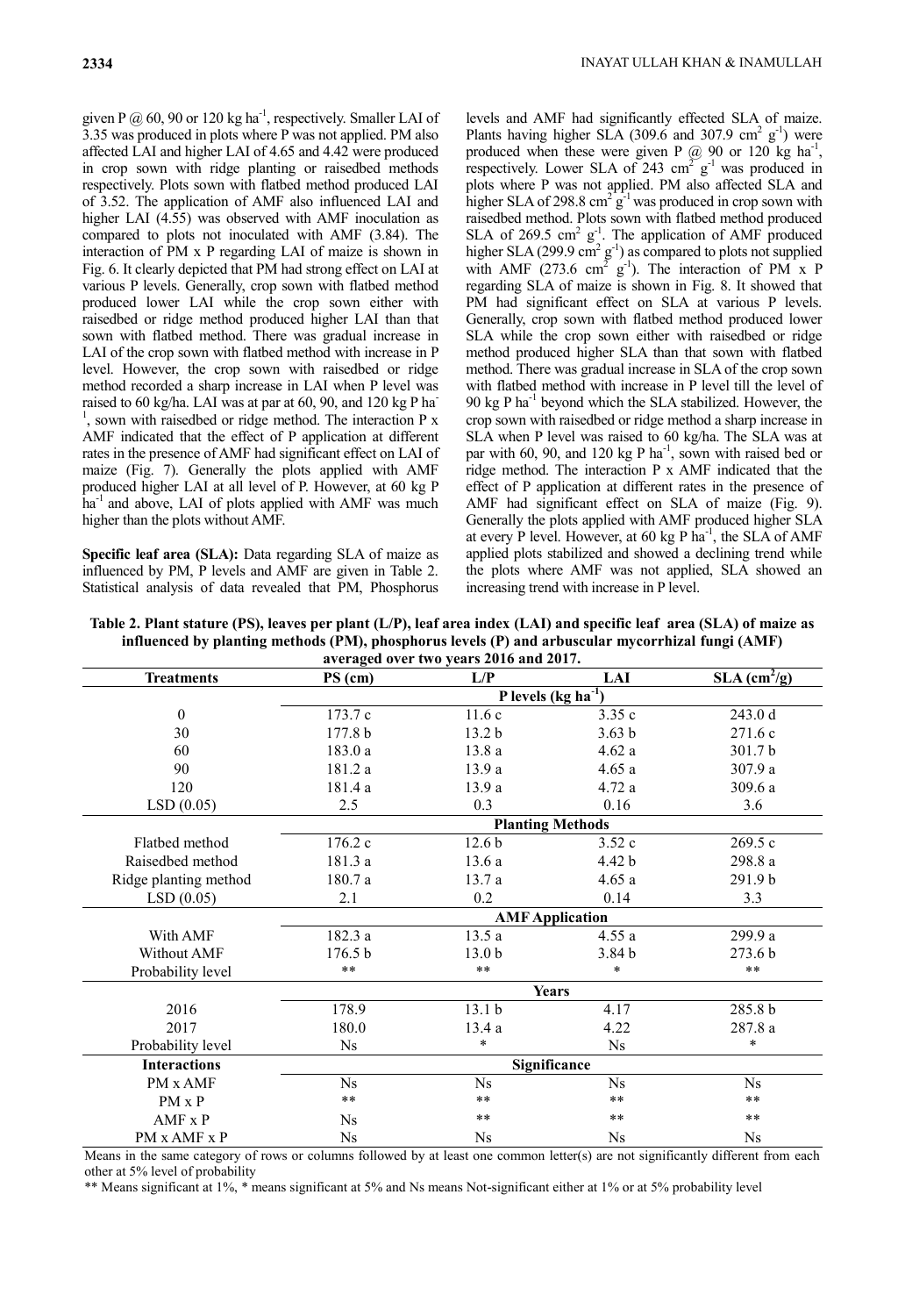

Fig. 1. Mean monthly precipitation (mm) and relative humidity (%) at the experimental site at the University of Agriculture Peshawar during 2016 and 2017.



Fig. 3. Interaction of PM x P for plant stature (cm) of maize averaged over two years 2016 and 2017.



Fig. 5. Interaction of AMF x P for number of leaves per plant of maize averaged over two years 2016 and 2017.



Fig. 7. Interaction of AMF x P for leaf area index of maize averaged over two years 2016 and 2017.



Fig. 2. Mean monthly minimum and maximum temperature  $(^{\circ}C)$ at the experimental site (the University of Agriculture, Peshawar) during 2016 and 2017.



Fig. 4. Interaction of PM x P for number of leaves per plant of maize averaged over two years 2016 and 2017.



Fig. 6. Interaction of PM x P for leaf area index of maize averaged over two years 2016 and 2017.



Fig. 8. Interaction of PM x P for specific leaf area of maize averaged over two years 2016 and 2017.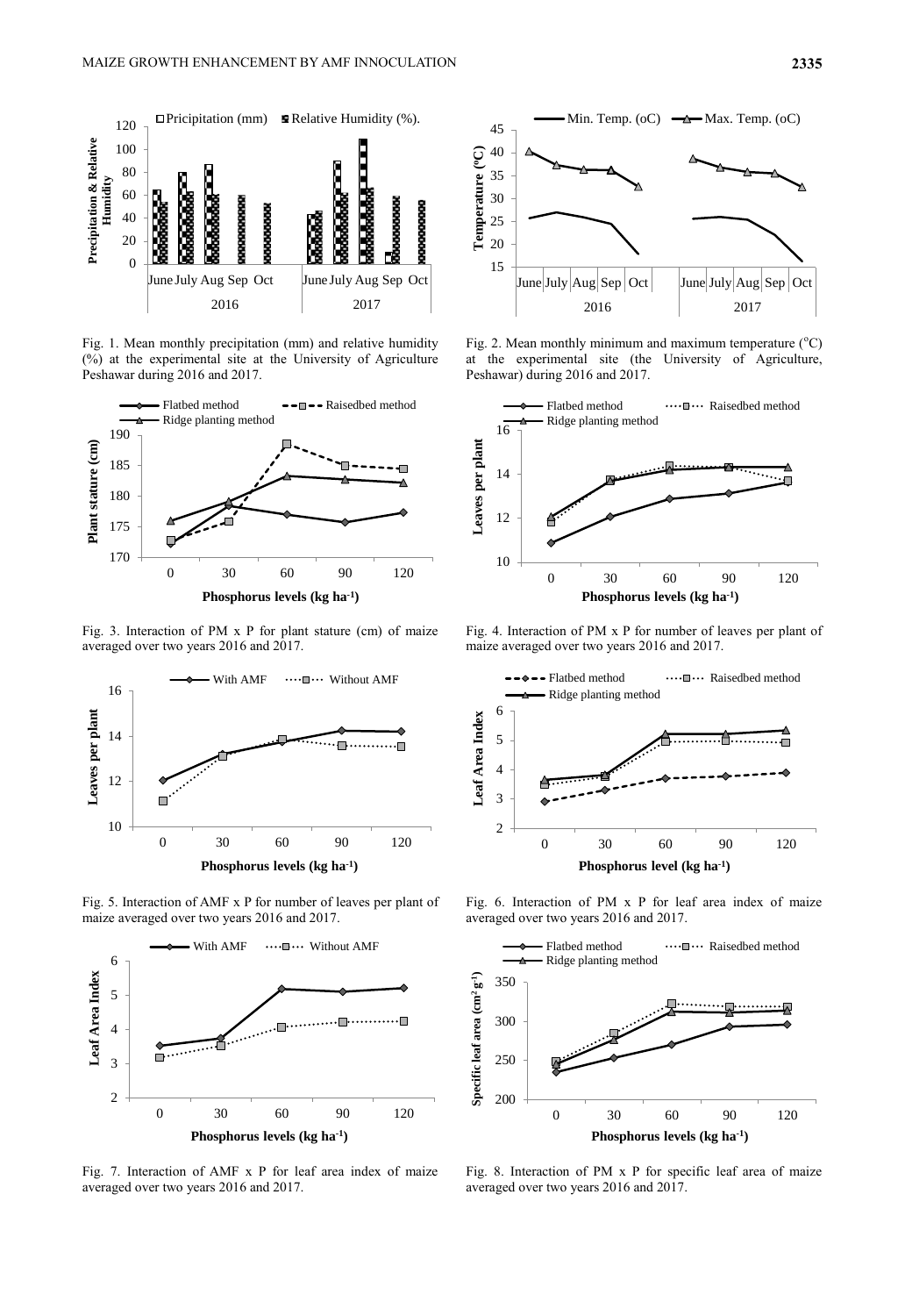

Fig. 9. Interaction of AMF x P for specific leaf area of maize averaged over two years 2016 and 2017.



Fig. 11. Interaction of AMF x P for SPAD values of maize averaged over two years 2016 and 2017.



Fig. 13. Interaction of PM x P for crop growth rate  $(g m^{-2} d^{-1})$  of maize averaged over two growth stages (tasseing and maturity) and two years i.e. 2016 and 2017.



Fig. 15. Interaction of PM x AMF for absolute growth rate (g plant<sup>-1</sup>day<sup>1</sup>) of maize averaged over two growth stages (tasseing and maturity) and two years i.e. 2016 and 2017.



Fig. 10. Interaction of PM x P for SPAD values of maize averaged over two years 2016 and 2017.



Fig. 12. Interaction of PM x AMF for crop growth rate  $(g m<sup>-2</sup>)$ day-1) of maize averaged over two growth stages (tasseing and maturity) and two years i.e. 2016 and 2017.



Fig. 14. Interaction of AMF x P for crop growth rate  $(g m^2 day^{-1})$ of maize averaged over two growth stages (tasseing and maturity) and two years i.e. 2016 and 2017.



Fig. 16. Interaction of PM x P for absolute growth rate (g plant- $\mathrm{d}^1$ d<sup>-1</sup>) of maize averaged over two growth stages (tasseing and maturity) and two years i.e. 2016 and 2017.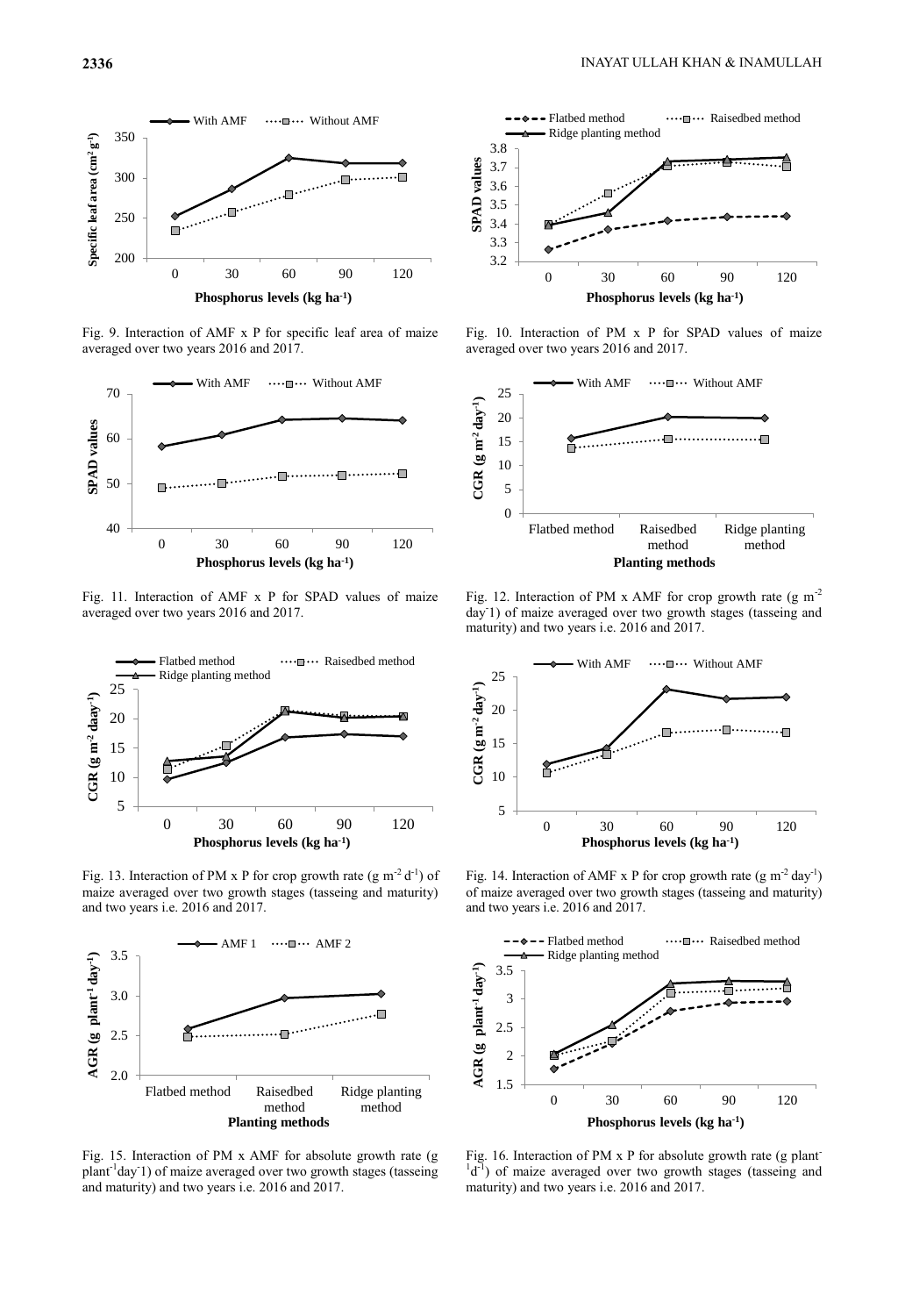

Fig. 17. Interaction of AMF x P for absolute growth rate  $(g m<sup>-2</sup>)$ day-1 ) of maize averaged over two growth stages (tasseing and maturity) and two years i.e. 2016 and 2017.



Fig. 19. Interaction of PM x P for total phosphorus uptake (TPU)  $(\text{kg ha}^{-1})$  of maize averaged over two years i.e. 2016 and 2017.



Fig. 18. Interaction of PM x AMF for total phosphorus uptake  $(TPU)$  (kg ha<sup>-1</sup>) of maize averaged over two years i.e. 2016 and 2017.



Fig. 20. Interaction of AMF x P for total phosphorus content (TPU) (kg ha-1 ) of maize averaged over two years i.e. 2016 and 2017.

| <b>Treatments</b>     | <b>SPAD</b> value               | $\# CGR$               | $\#AGR$                                      | <b>TPU</b>        |  |  |
|-----------------------|---------------------------------|------------------------|----------------------------------------------|-------------------|--|--|
|                       |                                 | $(g m-2 day-1)$        | $(g$ plant <sup>-1</sup> day <sup>-1</sup> ) | (kg/ha)           |  |  |
|                       | P levels (kg ha <sup>-1</sup> ) |                        |                                              |                   |  |  |
| $\mathbf{0}$          | 53.6 c                          | 11.3d                  | 1.94c                                        | 16.6d             |  |  |
| 30                    | 55.4 b                          | 13.8c                  | 2.35 <sub>b</sub>                            | 29.1c             |  |  |
| 60                    | 57.9 a                          | 19.8a                  | 3.06a                                        | 45.4 <sub>b</sub> |  |  |
| 90                    | 58.2 a                          | 19.4 ab                | 3.13a                                        | 46.4 <sub>b</sub> |  |  |
| 120                   | 58.1 a                          | 19.3 <sub>b</sub>      | 3.15a                                        | 48.8 a            |  |  |
| LSD(0.05)             | 0.8                             | 0.41                   | 0.32                                         | 1.4               |  |  |
|                       | <b>Planting Methods</b>         |                        |                                              |                   |  |  |
| Flatbed method        | 54.2 b                          | 14.7 b                 | 2.54 <sub>b</sub>                            | 32.9 c            |  |  |
| Raisedbed method      | 57.9 a                          | 17.8a                  | $2.75$ ab                                    | 40.8a             |  |  |
| Ridge planting method | 57.9 a                          | 17.6a                  | 2.90a                                        | 38.1 b            |  |  |
| LSD(0.05)             | 0.8                             | 0.325                  | 0.24                                         | 1.3               |  |  |
|                       |                                 | <b>AMF</b> Application |                                              |                   |  |  |
| With AMF              | 62.4a                           | 18.6a                  | 2.86a                                        | 40.5a             |  |  |
| <b>Without AMF</b>    | 50.9 b                          | 14.9 b                 | 2.59 <sub>b</sub>                            | 34.0 b            |  |  |
| Probability level     | $***$                           | $**$                   | $\star\star$                                 | $\ast\ast$        |  |  |
|                       | <b>Years</b>                    |                        |                                              |                   |  |  |
| 2016                  | 56.9                            | 16.3 <sub>b</sub>      | 2.71                                         | 37.9              |  |  |
| 2017                  | 56.4                            | 17.1a                  | 2.74                                         | 36.7              |  |  |
| Probability level     | Ns                              | $**$                   | <b>Ns</b>                                    | <b>Ns</b>         |  |  |
| <b>Interactions</b>   |                                 | Significance           |                                              |                   |  |  |
| PM x AMF              | Ns                              | $**$                   | $\ast\ast$                                   | $**$              |  |  |
| $PM \times P$         | $***$                           | **                     | $\ast$                                       | $**$              |  |  |
| $AMF \times P$        | $\ast\ast$                      | **                     | $\ast\ast$                                   | $**$              |  |  |
| PM x AMF x P          | Ns                              | Ns                     | Ns                                           | Ns                |  |  |

**Table 3. SPAD value, crop growth rate (CGR), absolute growth rate (AGR) and total phosphorus uptake (TPU) of maize as influenced by planting methods (PM), phosphorus levels (P) and arbuscular mycorrhizal fungi (AMF) averaged over two years 2016 and 2017. # Data of CGR and AGR are averaged over two growth stages i.e. tasseling and physiological maturity also.**

Means in the same category of rows or columns followed by at least one common letter(s) are not significantly different from each other at 5% level of probability

\*\* Means significant at 1%, \* means significant at 5% and Ns means Not-significant either at 1% or at 5% probability level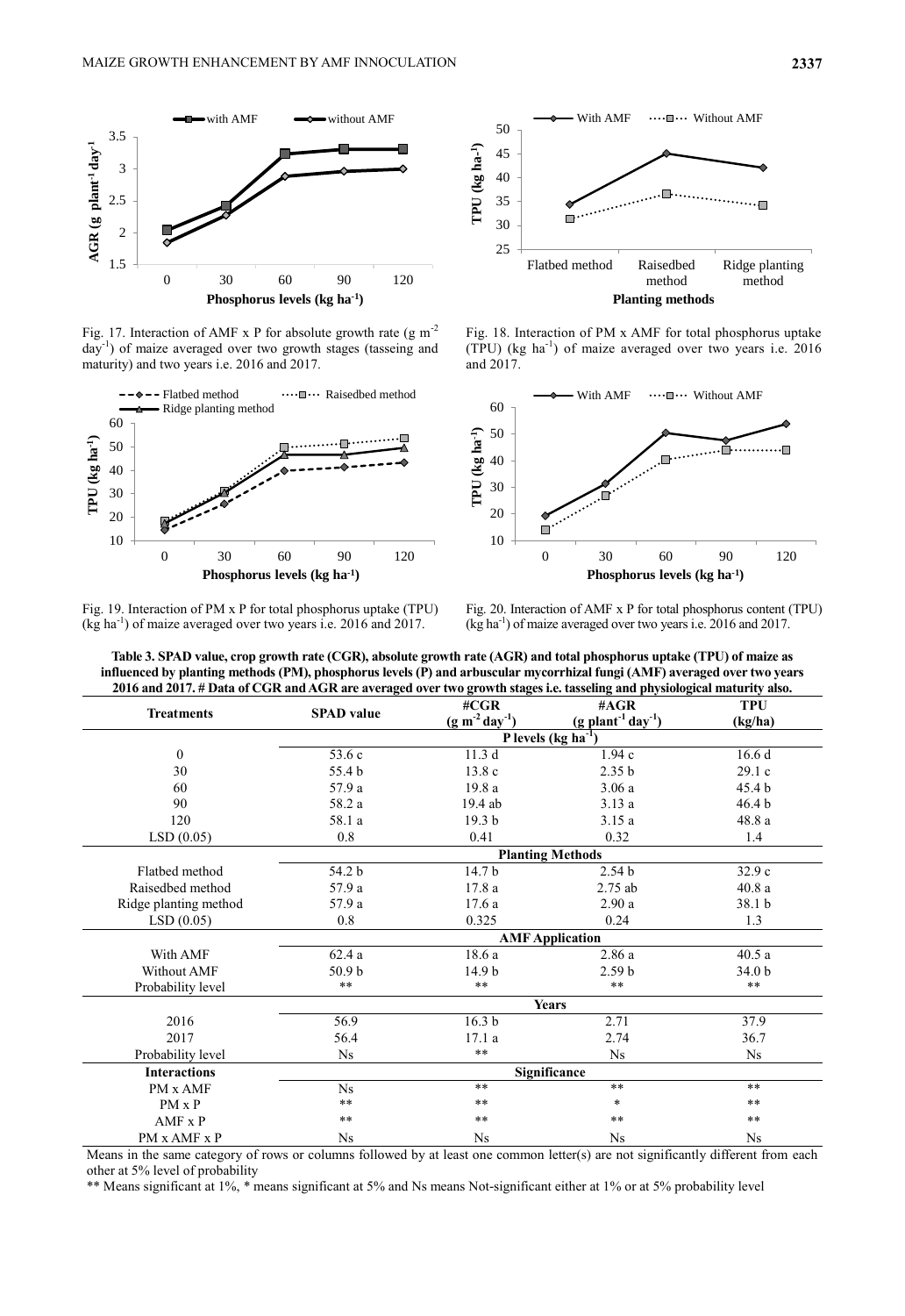**SPAD value:** Data regarding SPAD value of maize as influenced by PM, P levels and AMF are shown in Table 3. statistical analysis of data revealed that P levels, PM and AMF had significantly affected the SPAD values of maize. Plants having higher SPAD values (58.1, 58.2 and 57.9) were produced when these were given P  $@120,90$ and  $60 \text{ kg ha}^{-1}$ , respectively. These values were at par with each other. Smaller SPAD value of 53.6 was produced in plots where P was not applied. PM also affected SPAD value and higher SPAD value of 57.9 was produced in crop sown either with ridge planting or raisedbed method. Plots sown with flatbed method produced SPAD value of 54.2. The application of AMF produced higher SPAD value (62.4) in leaf as compared to plots not supplied with AMF (50.9). The interaction of PM x P regarding SPAD value of maize is shown in Fig. 10. The figure depicted that PM had strong effect on SPAD value of maize at various P levels. The crop sown with flatbed method produced lower SPAD value compared with the crop either sown with raisedbed or ridge method. There was gradual increase in SPAD of the crop sown with flatbed method with increase in P level. The crop sown with raisedbed produced higher SPAD value than the crop ridge method at 30 kg  $\overline{P}$  ha<sup>-1</sup>. The SPAD value was at par at 60, 90, and 120 kg P/ha, either sown with raisedbed or ridge method. The interaction P x AMF indicated that the effect of P application at different rates in the presence of AMF had significant effect on SPAD value of maize (Fig. 11). Generally the plots applied with AMF produced higher SPAD value at all P levels. However, at 60 kg P ha<sup>-</sup> <sup>1</sup> and above, SPAD value of plants applied with AMF was much higher than without AMF.

**Crop growth rate (CGR):** Effect of AMF, PM and P levels on CGR of maize is shown in Table 3. The results show that AMF, PM and P levels affected the CGR of maize. Results regarding effect of Phosphorus application at different levels depicted that high value of CGR (19.8 g  $m^{-2}$  day<sup>-1</sup>) was observed at 60 kg P ha<sup>-1</sup> which was at par with CGR (19.4 g m<sup>-2</sup> day<sup>-1</sup>) produced at 90 kg P ha<sup>-1</sup>. Lowest value of CGR (11.3  $\text{g m}^{-2} \text{day}^{-1}$ ) was noted at 0 kg P ha<sup>-1</sup>. Mean data for PM revealed the highest crop growth rate  $(17.8 \text{ g m}^{-2} \text{ day}^{-1})$  for raised bed at par with ridge PM  $(17.6g \text{ m}^2 \text{ day}^1)$  and lower CGR  $(14.7 g \text{ m}^2 \text{ day}^1)$  was noted in maize crop sown with flatbed method. Highest crop growth rate  $(18.6 \text{ g m}^{-2} \text{ day}^{-1})$  was observed with AMF application, while lower CGR (14.9  $\text{g m}^{-2}$  day<sup>-1</sup>) was noted in plots without AMF application.

The effects of different PM in interaction with AMF (PM x AMF) on CGR of maize are clearly shown in Fig. 12. The figure showed that there was very distinct difference between AMF and non AMF applied plots in CGR of maize in which AMF applied plots recorded higher CGR in all PM. In flatbed method, the CGR in AMF applied plots was higher than in non AMF plots however, in raisedbed and ridge PM, the CGR in AMF applied plots was higher as compared with non-AMF applied plots. The effect of PM x P on CGR of maize shown in Fig. 13, depicted that there was very distinct difference among the PM in CGR of maize. Flatbed method recorded lower CGR at all P levels. It was

observed that in all PM, the CGR remained was at par with 60, 90 and 120 kg P/ ha and sufficiently higher than 0 or 30 kg P/ ha. The CGR in raisedbed and ridge methods was at par at 60, 90 and 120 kg P/ ha sufficiently higher than the CGR of maize in flatbed method at the mentioned levels of P. The effect of AMF x P on CGR of maize shown in Fig. 14, depicts difference between the AMF applied and non-AMF plots for CGR where the AMF applied plots recorded higher CGR at all P levels. It was observed that in non-AMF plots, the CGR gradually increased with increase in P level from 0 to 60 kg P/ ha, however, it remained the same with 60, 90 and 120 kg P /ha. In AMF applied plots, the CGR showed an abrupt increase when P level was increased from 30 to 60 kg P /ha. At 90 kg P, it showed moderate decrease and then showed stability at 120 kg P/ ha sufficiently higher than the CGR of maize recorded in non-AMF plots.

**Absolute growth rate (AGR):** Effect of AMF, PM and P levels on AGR of maize is shown in Table 3. The results depicted that AMF, PM and P levels affected the AGR of maize. Mean data for P levels revealed that higher AGR  $(3.152g$  plant<sup>-1</sup>day<sup>-1</sup>) was noted at 120 kg P /ha which was at par with AGR of 3.133 and  $3.056$  g plant<sup>-1</sup>day<sup>-1</sup> produced at 90 and 60 kg P/ ha. The lowest AGR (1.942 g plant<sup>-1</sup>day<sup>-1</sup>) was observed at 0 kg P /ha. Mean data for PM revealed the higher AGR  $(2.897 \text{ g plant}^{-1} \text{day}^{-1})$  for ridge planting which was at par with raisedbed method  $(2.745 \text{ g plant}^{-1} \text{day}^{-1})$  and lower AGR  $(2.536 \text{ g plant}^{-1} \text{day}^{-1})$  $<sup>1</sup>$ ) was noted in maize crop sown with flatbed method. In</sup> case of AMF application, higher AGR (2.861 g plant-<sup>1</sup>day<sup>-1</sup>) was observed with AMF application, while lower AGR  $(2.591 \text{ g plant}^{-1} \text{day}^{-1})$  was observed in plants grown without AMF application. The effect of PM x AMF on AGR of maize shown in Fig. 15, depicted that there was very distinct difference between AMF and non AMF applied plots for AGR of maize. AMF applied plots recorded higher AGR in all PM. In flatbed method, the AGR in AMF applied plots was higher than in non AMF plots, however, the difference was smaller. In raisedbed and in ridge methods the AGR in AMF applied plots was sufficiently higher as compared with non-AMF plots. The difference in effect of PM x P on AGR of maize is shown in Fig. 16. Flatbed method recorded lower AGR at all P levels. It was observed that in raisedbed and in ridge methods, the AGR remained the same with 60, 90 and 120 kg P /ha, and sufficiently higher than 0 or 30 kg P /ha. In flatbed method, the AGR was at par at 90 and 120 kg P/ ha sufficiently higher than the AGR of maize recorded at 0, 30 and 60 kg/ ha. The effect of AMF x P on AGR of maize shown in Fig. 17, depicted clear difference between the AMF applied and non-AMF plots for AGR of maize. The AMF applied plots recorded higher AGR at all P levels. It was observed that in non-AMF plots, the AGR gradually increased with increase in P level from 0 to 60 kg P ha<sup>-1</sup>, however, the AGR remained the same with  $60$ , 90 and 120 kg P ha<sup>-1</sup>. In AMF applied plots, the AGR showed an abrupt increase when P level was increased from 30 to 60  $kg$  P ha<sup>-1</sup>. At 60, 90 and 120 kg P, the AGR remained stable in the mentioned treatments.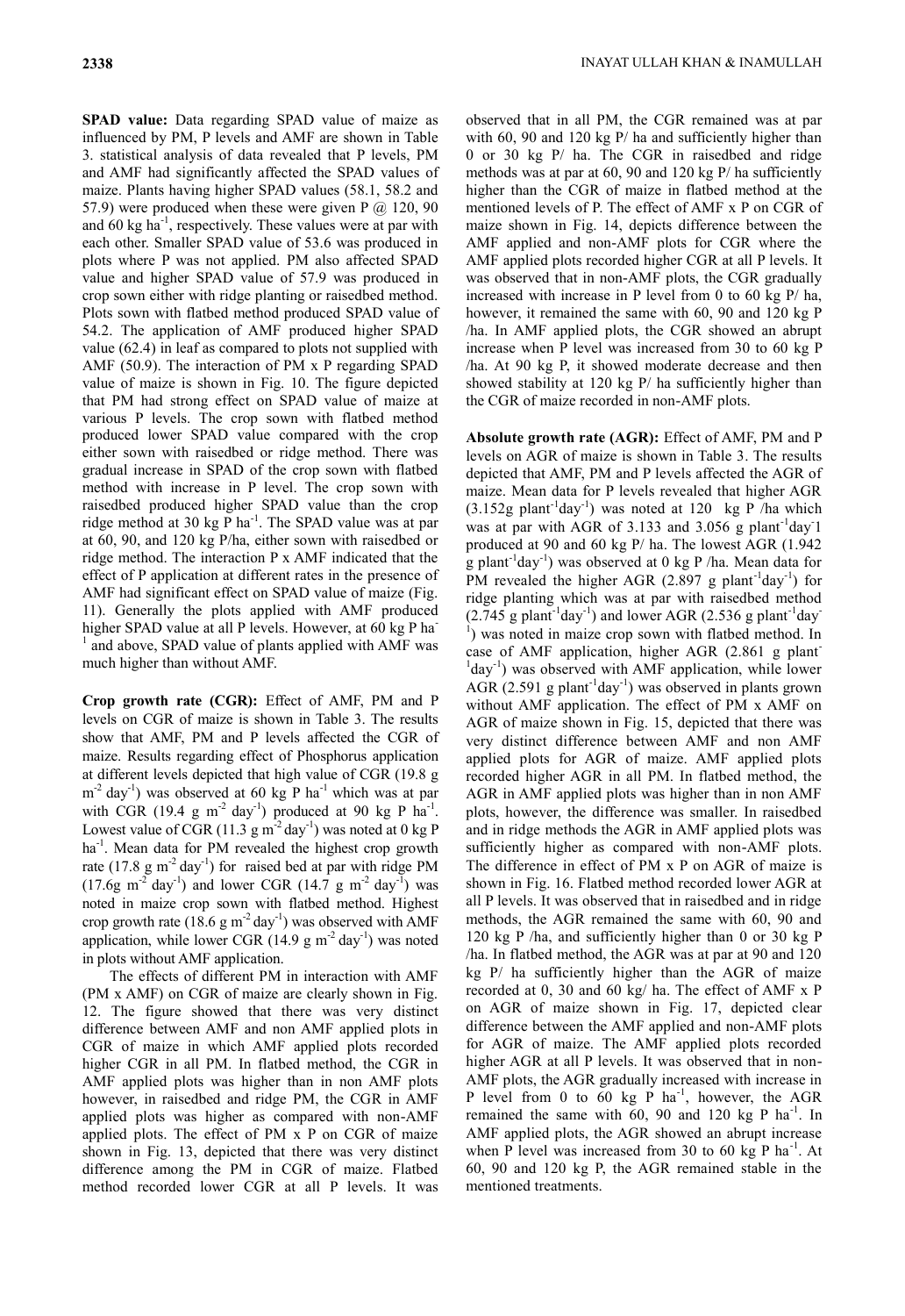**Total P uptake (TPU):** Data regarding TPU of maize as affected by PM, P levels and AMF are shown in Table 3. Statistical analysis of the data showed that P levels significantly affected TPU. Higher TPU  $(48.8 \text{ kg ha}^{-1})$ was produced with P application  $\omega$  120 kg ha<sup>-1</sup>. It was followed by at par TPU values of  $46.4$  and  $45.4$  kg ha<sup>-1</sup> when the crop was applied P  $@$  90 and 60 kg ha<sup>-1</sup> respectively. Lower TPU of  $16.6 \text{ kg}$  ha<sup>-1</sup> was produced in plots where P was not applied. PM also affected TPU and larger TPU was produced in crop sown with raisedbed method  $(40.8 \text{ kg} \text{ ha}^{-1})$  followed by TPU of 38.1 and 32.9  $kg$  ha<sup>-1</sup> recorded by sowing with ridge or flatbed methods, respectively. In case of AMF application, higher TPU of  $40.5 \text{ kg}$  ha<sup>-1</sup> was recorded with AMF application than TPU of plots not supplied with AMF  $(34 \text{ kg ha}^{-1})$ . The effect of PM x AMF on TPU of maize shown in Fig. 18, showed that irrespective of the PM, plots where AMF was applied produced higher TPU as compared with the plots where AMF was not applied. In flatbed method, there was very little difference between the TPU of the plots applied with AMF or not. However, the TPU of the plots sown with raisedbed or ridge methods and applied with AMF were sufficiently higher than the plots where AMF was not applied. The effect of PM x P on TPU of maize shown in Fig. 19, revealed that there were some differences among the PM at various P levels for TPU of maize. The TPU recorded in flatbed method sown plots was the lowest among other the three methods at all P levels. A sharp increase in TPU was noted in flatbedbed and raisedbed method sown plots by increasing P level from 0 to 60 kg ha<sup>-1</sup>. Above 60 kg P, the increase in TPU was mild. In plots sown with ridge method, TPU increased sharply with increase in P level was from 0 - 60 kg. Though, at 90 kg it showed a decrease and at 120 kg P again an increasing trend. The effect of AMF x P on TPU of maize shown in Fig. 20, revealed that the AMF applied plots recorded higher TPU at all P levels. TPU showed a sharp increase with increasing P level from 0 to 60 kg P in both with and without AMF plots. When P level was increased from 60 to 120 kg, TPU increased slowly only in plots without AMF. In plots of AMF, TPU increased sharply with increase in P level from 0 to 60 kg, but, at 90 kg it showed a decreasing and at 120 kg P again an increasing trend.

### **Discussion**

Plant stature is an index of growth and development representing the plant infrastructure build-up over a period of time. Though plant stature is genetically controlled but it may be modified by different agronomic practices. Data indicated that PM affected plant stature significantly. Raisedbed and ridge sown plants attained taller height than flatbed sown plants. Similar results on the effect of planting methods on plant stature were reported by Bakht *et al*., (2006), Belachew & Abera (2010) and Tanveer *et al*., (2014). Better soil physical conditions and moisture availability under bed and ridge planting might have helped the crop to maintain higher

growth rate as is evident from its stature. Application of different levels of P fertilizer significantly affected the plant stature of maize. Taller plants were produced in plots applied with P  $\omega$  60 kg ha<sup>-1</sup>, which were statistically at par with plant stature produced with P application  $\omega(0)$  90 and 120 kg ha<sup>-1</sup>. Adequate application of P fertilizer is considered essential for rapid growth and improved quality of vegetative growth (Ayub *et al*., 2002 and Masood *et al*., 2011). P deficiency slows down the overall metabolic process and growth in plants (Rashid & Memon, 2001). Maqsood *et al*., (2011), Ayub *et al*., (2002) and Ibrahim and Kandil (2007) reported that increase in P levels had positive effect on maize height. AMF application significantly enhanced plant stature. As AMF augmented mineral absorption by host plant, especially low mobility mineral elements in the soil such as P, Zn and Cu through extensive exploration of the absorption surface and the volume of soil explored by fungal hyphae, it ultimately resulted in increased plant stature (Javot *et al*., 2007). Koda *et al*., (2018) reported that maximum height was recorded in the plants treated with AMF species. Laminou (2010) reported that AMF inoculation stimulated sorghum growth and ensured taller plants. Liu *et al*., (2000) reported that root colonization by AMF resulted in enhanced uptake of relatively immobile metal micronutrients, such as Cu, Zn and Fe.

Leaves per plant also indicate plant growth and development. In this study, different PM significantly influenced the leaf count plant<sup>-1</sup>. The leaf count plant<sup>-1</sup> was higher in raisedbed and ridge sown maize than the flatbed sown. Higher leaf count plant<sup>-1</sup>might be due to vigorous plant growth under raisedbed and ridge planting conditions. The reason for lesser value of leaf count plant-1 in flatbed planted crop might be the scanty water and nutrients availability compared to raisedbed and ridge sowing. Moisture availability in soil under raisedbed and ridge sowing is higher and for longer period compared to flatbed sowing (Singh, 2011).

Leaf area index (LAI) is defined as the ratio of leaf area (one sided) to a given unit of horizontal field soil surface area in a crop canopy. It is a dimensionless  $[m<sup>2</sup>/m<sup>2</sup>]$  variable and a biophysical quantity. By definition, a crop having more total leaf area (determined by the single leaf area and the number of leaves) has more LAI. Leaf area is very important for crop's light interception and therefore has a strong influence on crop yield (Dwyer & Stewart, 1986). Leaf area index (LAI) is the indication of photosynthetic capacity of plant, markedly influencing the growth and yield of crop. Higher recorded value of LAI for raisedbed and ridge planting method at 60 kg ha<sup>-1</sup> of P application, which were at par with the LAI values recorded at 90 and 120  $\text{kg}$   $\text{ha}^{-1}$ , and supported by Amanullah *et al*., (2010). Similarly AMF inoculated plants produced more canopy due to larger root systems (Liu *et al*., 2000; Koda *et al*., 2018; Mathur *et al*., 2018). The probable higher moisture content in soil profile of ridges and raisedbeds might have helped the plant to record better growth as compared to the flatbeds (Sing, (2011) and Tanveer *et al*., (2014). Reports published by Ortega *et al*., (2008) and Bakht *et al*., (2011) support our findings that maize planting through raised bed method is a proven efficient planting technique for cereal crops.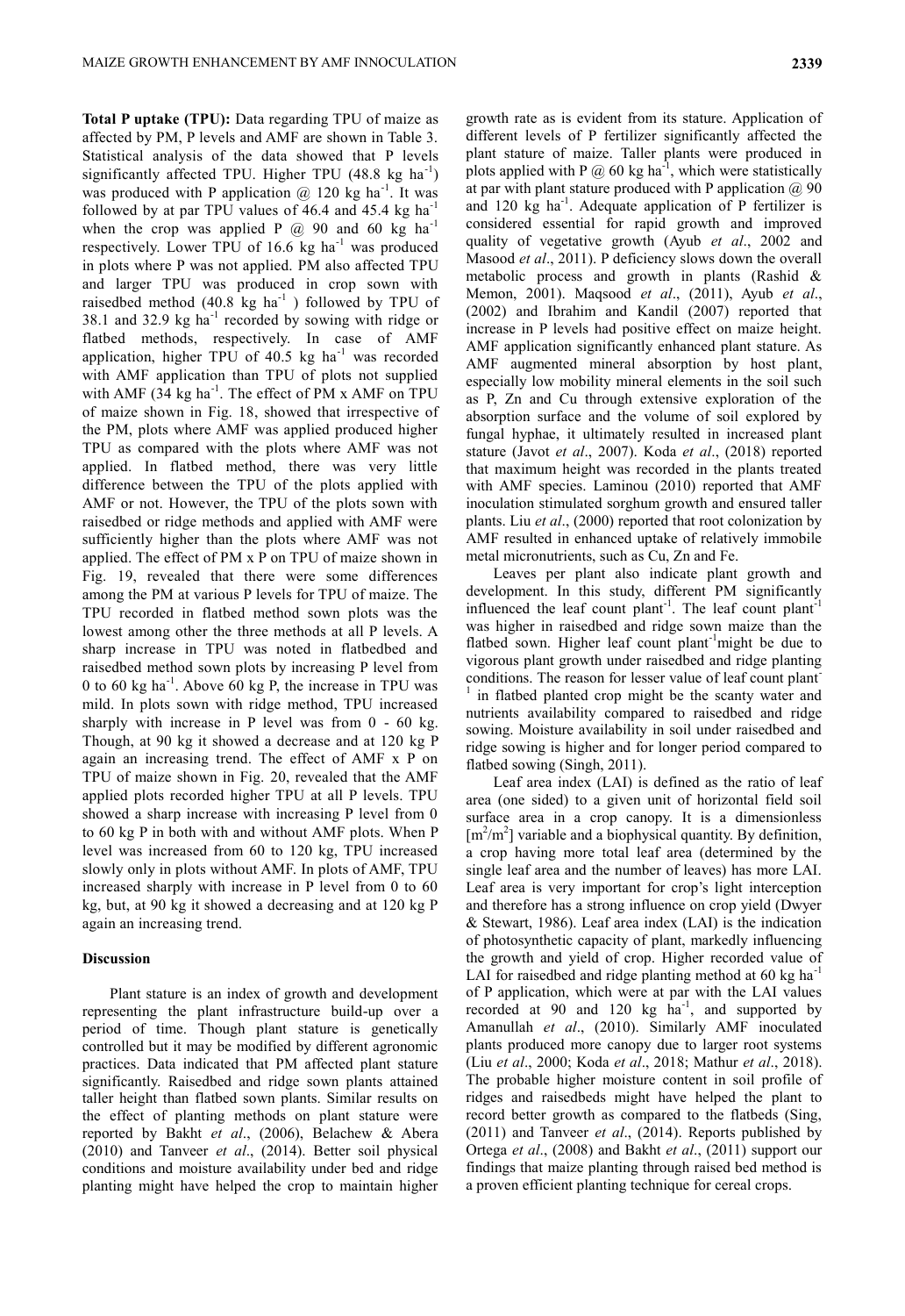Higher SPAD value was recorded with moderate and higher P levels i.e.  $60$ ,  $90$  and  $120$  kg ha<sup>-1</sup>, which were significantly at par with each other. Similarly, raisedbed and ridge sown plants, and those treated with AMF affected SPAD value, positively. This could be due to the reason that AMF applied plants might have obtained nutrients in sufficient quantity which in turn assisted in synthesis of chlorophyll concentrations (Smith and Smith, 2011; Yan *et al*., 2018) which ultimately resulted in improved SPAD value (Wang *et al*., 2008; Mathur *et al*., (2018). An important physiological trait of the plants is growth rate including crop growth rate and absolute growth rate. Growth rate is influenced by the inputs availability such as water and nutrient supply. In the present research findings, the overall growth rate was significantly enhanced, specifically in AMF inoculated plots under raised bed planting methods with moderate level of P application. The reason for increase in growth rate might be the nutrients availability under sufficient supply of P, AMF application and the better seed bed availability under ridge and raisedbed plantation (Lambers *et al*., 2008; Bakht *et al*., 2011).

Total P uptake was significantly improved with P levels applied  $\hat{\omega}$  60 and 90 kg ha<sup>-1</sup>, in raisedbed and ridge methods and in AMF applied plots. Our results are supported with the studies of Sharif & Jan,  $(2008)$ , Smith & Read, (2008), Cozzolino *et al*., (2013) and Jan *et al*., (2014) who reported that AMF enhanced the P uptake ability of crop plants from the soil. Wahid *et al*., (2016), recommend AMF as a useful biofertilizers in combination with other microbes to improve the maize growth and total P uptake. Various studies have reported improvement in growth parameters of plants due to AMF inoculations which might be due to fine architecture of mycorrhizal hyphea, interacting with soil particles and facilitating the transport of non-mobile mineral elements particularly phosphorus to the plants (Liu *et al*., 2000; Lambers *et al*., 2008).

## **Conclusion**

Results obtained from the present study highlighted the beneficial role of AMF which improved the growth and P uptake of maize. It was concluded that application of AMF and P  $(a)$  60 kg/ha improved growth of maize. TPU is improved with AMF and P application  $\omega$  120 kg/ha. Among the planting methods, both raisedbed and ridge planting methods improved growth of maize. AMF application is recommended in P deficient calcareous soils of Pakistan. P fertilizer should be applied 60 kg/ha to the maize with AMF. Raisedbed & ridge planting methods for maize cultivation ensure better growth responses.

### **References**

- Abbot, L.K. and A.D. Robson. 1991. Factors influencing the occurrence of arbuscular mycorrhizae. *Agri. Ecosys. Environ*., 35:121-150.
- Abdul Mallik, M. 2000. Association of arbuscularmycorrhizae with some varieties of Tobacco (*Nicotiana tobacum* L.) and its effecton their growth, nutrition and certain soil-borne diseases, Ph.D. Thesis, Bharathidasan University, Tiruchirapalli,S. India, pp. 104.
- Amanullah, B.B. Marwat, P. Shah, N. Maula and S. Arifullah. 2009. Nitrogen levels and its time of application influence leaf area, height and biomass of maize planted at low and high density. *Pak. J. Bot.,* 41(2): 761-768.
- Amanullah, M. Zakirullah, M. Tariq, K. Nawab, A.Z. Khan, Farhatullah, Z. Shah, A, Jan, S.K. Khalil, M.T. Jan, M. Sajid, Z. Hussain and H-ur-Rahman. 2010. Levels and time of phosphorus application influence growth, dry matter partitioning and harvest index in maize. *Pak. J. Bot*., 42(6): 4051-4061.
- Amin, M.A. Razzaq, R. Ullah and M. Ramzan. 2006. Effect of planting methods, seed density and nitrogen phosphorus fertilizer levels on sweet corn (*Zea mays* L.). *Report J. Res. Sci.*, 17 (2): 83-89.
- Ayub, M., M.A. Nadeem, M.S. Sharar and N. Mahmood. 2002. Response of maize (*Zea mays* L.) fodder to different levels of nitrogen and phosphorus. *Asian J. Pl. Sci*., 1: 352-354.
- Bakht, J., M. Shafi, H. Rehman, R. Uddin and S. Anwar. 2011. Effect of planting methods on growth, phenology and yield of maize varieties. *Pak. J. Bot*., 43(3): 1629-1633.
- Bakht, J., S. Ahmad, M. Tariq, H. Akbar and M. Shafi. 2006. Response of maize to planting methods and fertilizer nitrogen. *J. Agric. Biol. Sci*., 1: 8-14.
- Belachew, T. and Y. Abera. 2010. Response of maize (*Zea mays* L.) to tied ridges and planting methods at Goro, Southeastern Ethiopia. *Amer-Euroasian J. Agron*., 3: 21-24.
- Bovill, W.D., C.Y. Huang and G.K. McDona. 2013. Genetic approaches to enhancing phosphorus-use efficiency (PUE) in crops: challenges and directions. *Crop & Past. Sci.,* 64: 179-198.
- Chaudhary, A.K., S.K. Thakur and V.K. Suri. 2013. Technology transfer model on integrated nutrient management technology for sustainable crop production in high value cash crops and vegetables in NW Himalayas. *Communications in Soil Sci. and Plant Analysis*, 44: 1684-1699.
- Chassot, A. and W. Richner. 2002. Root characteristics and phosphorus uptake of maize seedlings in a bilayered soil. *Agron. J.*, 94: 118-127.
- Cozzolino, V., V.D. Meo and A. Piccolo. 2013. Impact of arbuscular mycorrhizal fungi applications on maize production and soil phosphorus availability. *J. Geochem. Explor.,* 129: 40-44.
- Dwyer, L.M. and D.W. Stewart. 1986. Leaf Area Development in Field-Grown Maize. *Agron. J.,* 78: 334-343.
- Ibrahim, S.A. and H. Kandil. 2007. Growth, yield and chemical constituents of corn (*Zea mays* L.) as affected by nitrogen and phosphorus fertilization under different irrigation intervals. *J. Appl. Sci. Res.,* 3: 1112-1120.
- Gardner, F.P., R.B. Pearce and R.L. Mitchell, 1985. Growth and Development. In: Physiol. of Crop Plants. Iowa State Univ. Press, Ames, Iowa (USA). 187p.
- Harley, J.L. and S.F. Smith. 1983. Mycorrhizal Symbiosis, Academic Press, New York, p. 483.
- Jan, B., M. Sharif, F. Khan and J. Bakht. 2014. Effect of arbuscular mycorrhiza fungal inoculation with compost on yield and P uptake of wheat in alkaline calcareous soil. *Amer. J. Plant Sci.*, 5: 1995-2004.
- Javot, H., R.V. Penmetsa, N. Terzaghi, D.R. Cook and J. Harrison. 2007. To Medicago truncatula phosphate to transport indispensable heart the arbuscular mycorrhizal symbiosis. Proceedings of the National Academy of Sciences of the United States of America 104: 1720-1725.
- Jin, L., Q. Wang, X. Wang and A.C. Gange. 2017. Mycorrhizalinduced growth depression in plants. *Symbiosis,* 72: 81-88.